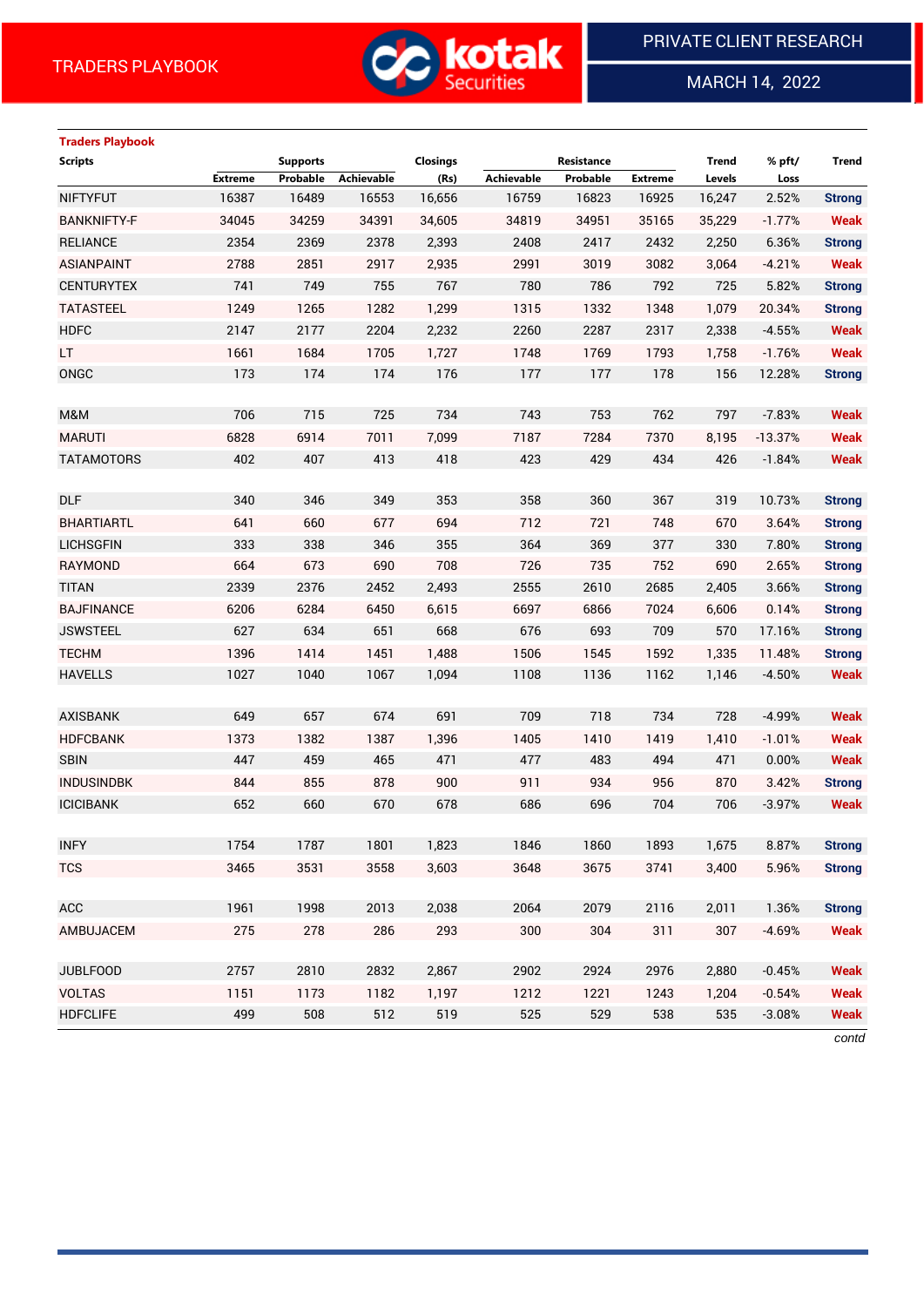## **Closing Pricess**

Closing price is that price at which a scrip closes on the previous day. Traders can start their intraday trade on this level. The stock or index should sustain above or below the closing price else you should exit the trade. Ideally, half a percent should be the stop loss above or below the closing price to enter the trade.

## **Trend**

Trend is the level at which the tendency of Indices and Stocks can be identified. For best results, you can use the 'Trend Remarks' to trade. A 'Weak' trend means that traders can trade with a negative bias. If the trend is 'Strong', you can trade long with a positive bias. Base price should be the closing price.

## **Achievable (Supp/Resis)**

It is the price which can be achieved if the Index/Stock trades above or below the closing price. During normal course of trading, first levels are important as one can take profits around first resistance and supports levels.

## **Probable (Supp/Resis)**

It's a second resistance/support and can be achieved if stocks/indices are in trending mode. Events can lead stocks and indices to reach these levels.

#### **Extreme levels**

Sometimes, the stocks fall or rise to their average lowest or highest levels FOR THE DAY and that may act as an excellent contra buying or selling opportunity with a stop loss given in the table. This means buying around extreme support and selling around extreme resistance strictly with a given stop loss. For e.g. If the extreme support for Nifty is given at 5605, and in case the market comes down to similar levels, then you can initiate long positions with the given 'stop loss for long' in the column, say at 5585. If it breaks 5585 then the trader must exit the position. This is valid on both the sides.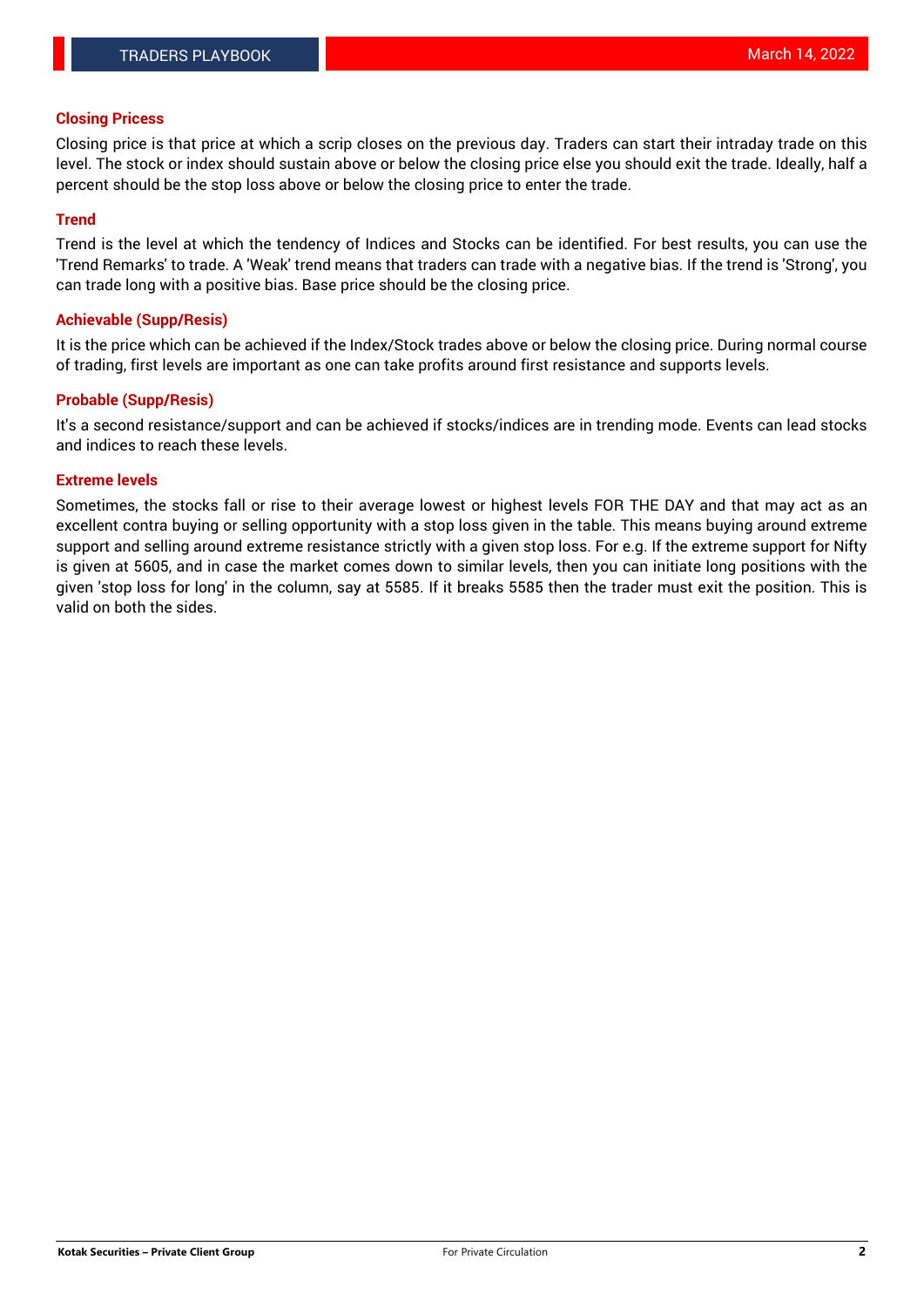## **RATING SCALE (PRIVATE CLIENT GROUP)**

| <b>BUY</b>             | $-$ | A condition that indicates a good time to buy a stock. The exact circumstances of the signal will be determined by the indicator that an<br>analyst is using.    |
|------------------------|-----|------------------------------------------------------------------------------------------------------------------------------------------------------------------|
| <b>SELL</b>            |     | - A condition that indicates a good time to sell a stock. The exact circumstances of the signal will be determined by the indicator that an<br>analyst is using. |
| <b>Stop Loss Order</b> |     | - An instruction to the broker to buy or sell stock when it trades beyond a specified price. They serve to either protect your profits or<br>limit your losses.  |

#### **FUNDAMENTAL RESEARCH TEAM (PRIVATE CLIENT GROUP)**

**Jatin Damania Purvi Shah Rini Mehta K. Kathirvelu** Metals & Mining, Midcap **Pharmaceuticals** Research Associate Support Executive jatin.damania@kotak.com [purvi.shah@kotak.com](mailto:purvi.shah@kotak.com) rini.mehta@kotak.com [k.kathirvelu@kotak.com](mailto:k.kathirvelu@kotak.com)  $+91$  22 6218 6440  $+91$  22 6218 6432

**Sumit Pokharna Pankaj Kumar** sumit.pokharna@kotak.com pankajr.kumar@kotak.com +91 22 6218 6438 +91 22 6218 6434

**Shrikant Chouhan Arun Agarwal Amit Agarwal, CFA Hemali Dhame**

Oil and Gas, Information Tech Construction, Capital Goods & Midcaps

Head of Research Auto & Auto Ancillary Transportation, Paints, FMCG Banking & Finance shrikant.chouhan@kotak.com arun.agarwal@kotak.com agarwal.amit@kotak.com Hemali.Dhame@kotak.com +91 22 6218 5408 +91 22 6218 6443 +91 22 6218 6439 +91 22 6218 6433

**TECHNICAL RESEARCH TEAM (PRIVATE CLIENT GROUP)**

**Shrikant Chouhan Amol Athawale Sayed Haider** [shrikant.chouhan@kotak.com](mailto:shrikant.chouhan@kotak.com) [amol.athawale@kotak.com](mailto:amol.athawale@kotak.com) Research Associate +91 22 6218 5408 +91 20 6620 3350 [sayed.haider@kotak.com](mailto:sayed.haider@kotak.com)

+91 22 62185498

# **DERIVATIVES RESEARCH TEAM (PRIVATE CLIENT GROUP)**

 $+91$  22 6218 5497

**Sahaj Agrawal Prashanth Lalu Prasenjit Biswas, CMT, CFTe** [sahaj.agrawal@kotak.com](mailto:sahaj.agrawal@kotak.com) [prashanth.lalu@kotak.com](mailto:prashanth.lalu@kotak.com) [prasenjit.biswas@kotak.com](mailto:prasenjit.biswas@kotak.com)